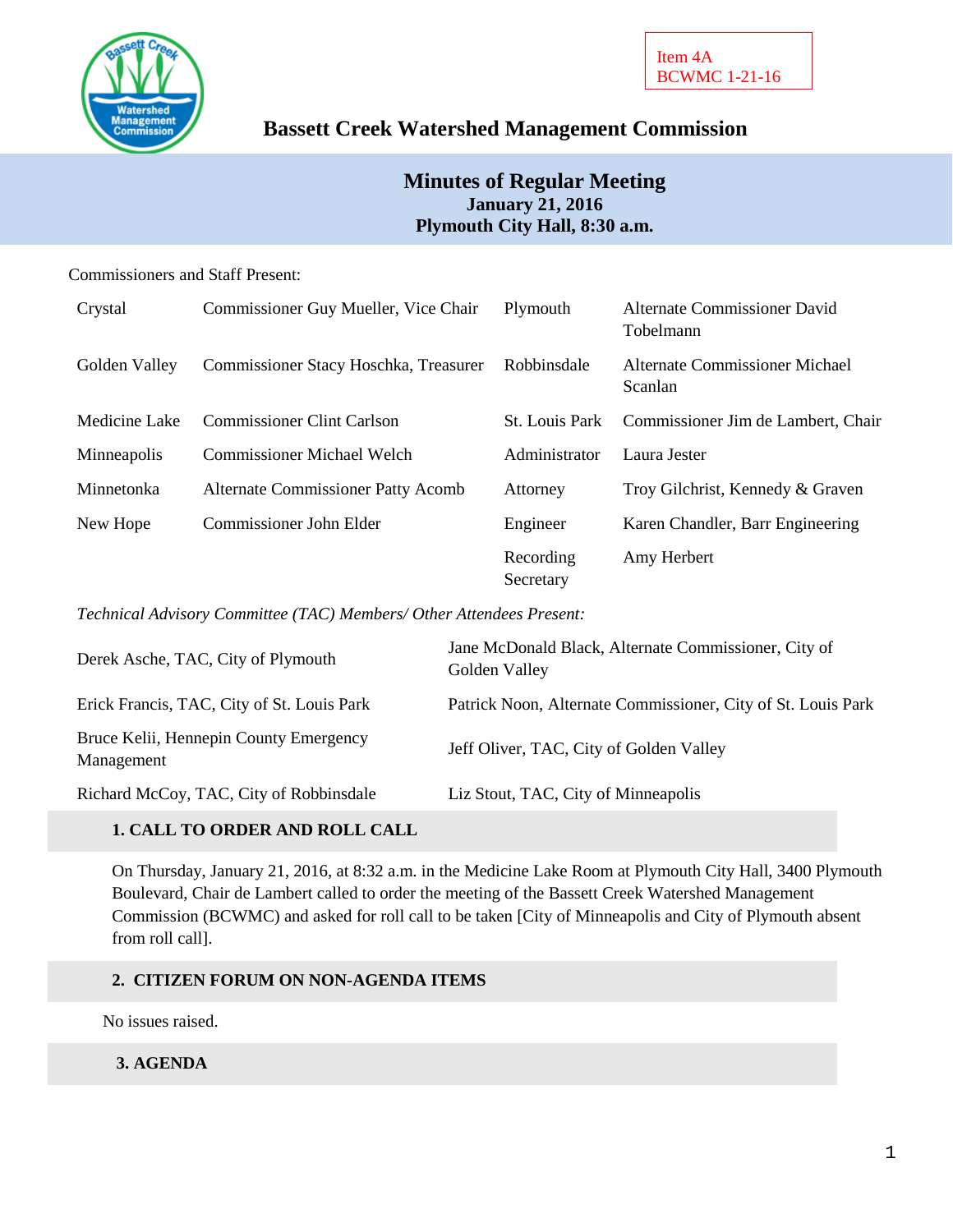Chair de Lambert requested a reordering of the agenda to move 5C – Consider Approval to Submit Commission Projects for Inclusion in Hennepin County All-Hazard Mitigation Plan – ahead in the agenda to precede item 5A.

Commissioner Mueller moved to approve the agenda as amended. Commissioner Elder seconded the motion. Upon a vote, the motion carried 7-0 [Cities of Minneapolis and Plymouth absent from vote].

#### **4. CONSENT AGENDA**

Commissioner Mueller moved to approve the Consent Agenda as presented. Commissioner Elder seconded the motion. Upon a vote, the motion carried 7-0 [Cities of Minneapolis and Plymouth absent from vote].

[The following items were approved as part of the Consent Agenda: the December 17, 2015, Commission Meeting Minutes, the January 2016 financial report, the payment of invoices, Setting the February 5 and March 3, 2016, TAC meetings, Approval of Amended Contract with Recording Secretary, Approval of Proposal from MMKR to Perform 2015-2016 Financial Audit, Approval of Final Financial Report on 2012 Main Stem Restoration Project for Clean Water Fund Grant, Approval of Commissioner Request for Reimbursement of Registration Fee for Road Salt Symposium, Approval of Resolution to Transfer Funds from CIP Account to Administrative Account, and Approval of Resolution to Transfer Funds from Administrative Account to Channel Maintenance Fund and Long-Term Maintenance Fund].

The general and construction account balances reported in the Fiscal Year 2015 Financial Report prepared for the January 21, 2016, meeting are as follows:

| <b>Checking Account Balance</b>            | \$585,012.65       |
|--------------------------------------------|--------------------|
| TOTAL GENERAL FUND BALANCE                 | \$585,012.65       |
| TOTAL CASH & INVESTMENTS ON-HAND (1/12/16) | \$3,626,334.61     |
| CIP Projects Levied – Budget Remaining     | $(\$3,361,369.08)$ |
| <b>Closed Projects Remaining Balance</b>   | \$264,965.53       |
| 2012-2014 Anticipated Tax Levy Revenue     | \$7,123.77         |
| 2015 Anticipated Tax Levy Revenue          | \$5,157.95         |
| <b>Anticipated Closed Project Balance</b>  | \$277,247.25       |

#### **5. BUSINESS**

# **C. Consider Approval to Submit Commission Projects for Inclusion in Hennepin County All-Hazard Mitigation Plan**

Administrator Jester introduced Bruce Kelii of the Hennepin County Emergency Management Division to discuss the idea of adding the Bassett Creek Watershed Management Commission into the All-Hazard Mitigation Plan for the County. She explained that the plan is multi-jurisdictional, so all of the cities are already included in the plan and the County has recently been reaching out to watershed management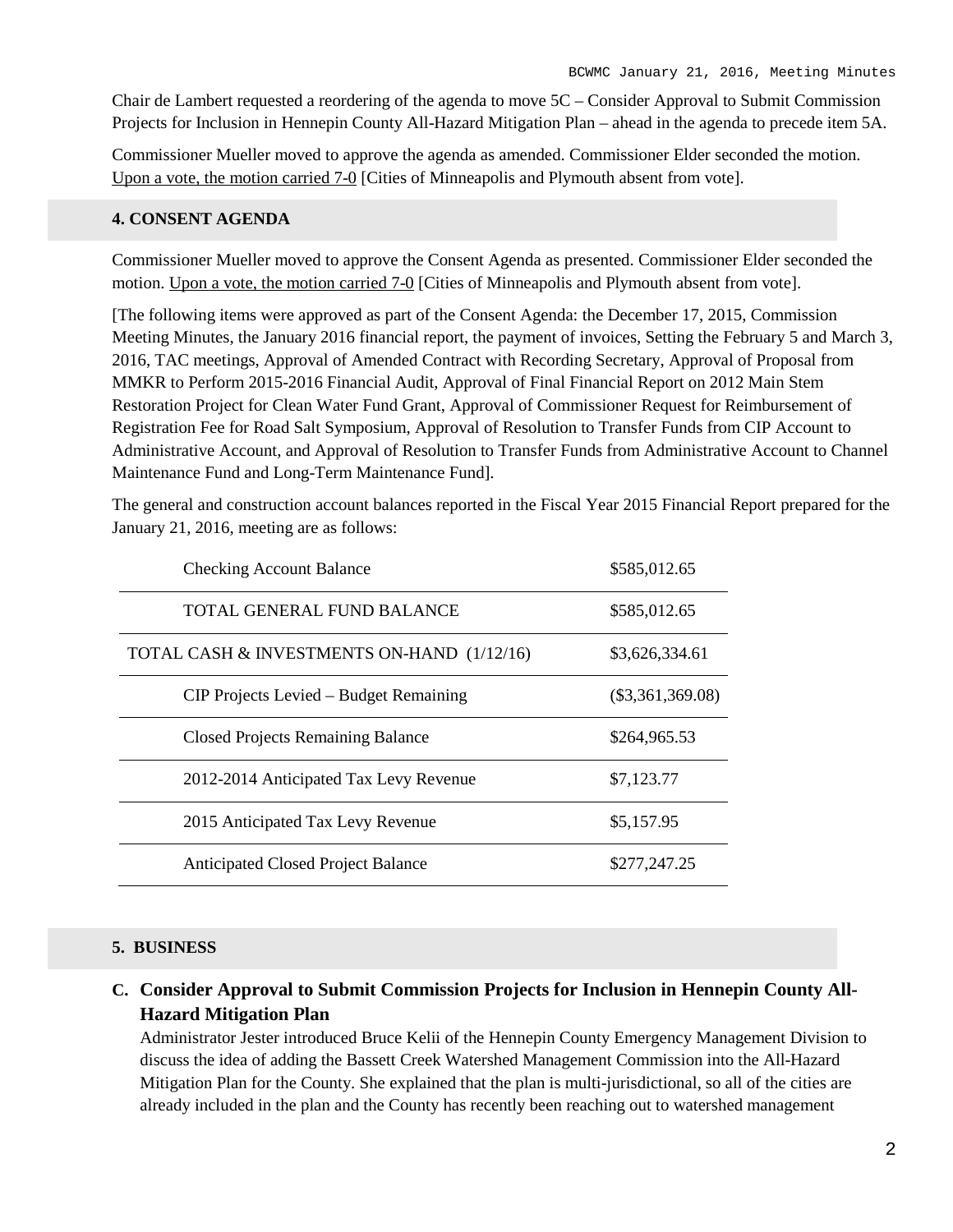organizations and watershed districts about including projects in the plan.

#### *[Commissioner Welch of Minneapolis and Commissioner Tobelmann of Plymouth arrived.]*

Mr. Kelii stated that the All-Hazard Multi-Jurisdiction Mitigation Plan originated from a specific set of federal documents that brought the plan to the point it is at today. He said that Section 322 out of Federal Act DMA2000 allows the County to place mitigation strategies and plans into the County's local document. Mr. Kelii explained that a document submitted to the County by Mark Ray with the City of Crystal indicated that the BCWMC had worked on or had approved a Flood Damage Grant Reduction Assistance Program application. He said that the document triggered the County to connect with the BCWMC because it was taking steps in such projects. Mr. Kelii stated that such projects connect the County to the Department of Natural Resources (DNR). He added that with the DNR grant program, there is a specific statement about being able to leverage hazard mitigation funding from FEMA, which is where the County steps in due to Section 322. Mr. Kelii explained that the Section 322 says the County should go to folks who are asking for partner grants and to get them into the All-Hazard Multi-Jurisdiction Mitigation Plan in order to support the idea that the watershed is working toward natural resources improvements.

Mr. Kelii explained that by getting the watershed's projects into the plan, the watershed could use Section 322 in the event that disaster strikes the communities and watershed projects are affected. He said that in the case of disaster on those lands where the BCWMC has done projects, the watershed might look for some type of recovery of habitat, erosion measures, and other items. Mr. Kelii continued by saying that these types of items are considered replaceable recovery items when it comes to disaster mitigation dollars. He noted that the BCWMC can be part of the plan through city projects, but that it makes sense for the BCWMC also to be an independent special jurisdiction within the plan and to self-identify projects that may or may not be impacted by disaster in the future.

Mr. Kelii described the template included in the meeting packet and talked further about the seven goals listed in the template. He talked about the process and the timeline, saying that his department would like to get the plan submitted to the Hennepin County Board of Commissioners by March or April.

Administrator Jester said that it is her understanding that the BCWMC doesn't need to include an exhaustive list of its future projects and that by the BCWMC being identified as a special jurisdiction it could become eligible for disaster funding. Mr. Kelii recommended prioritizing but said that the more projects the BCWMC includes in the document, the better. He stated that if the priority changes, a revision can be entered into the plan. He added that with the plan's timeline there is a rush now to get the BCWMC included, but the process can continue to grow over the next few years. He explained that the plan is reviewed and corrected every five years and that revisions to the plan can be brought to the County Board even more frequently if needed.

Mr. Kelii responded to questions, including about more information on the Open Declaration of Funding process and the level to which the BCWMC needs to identify projects. Engineer Chandler said that she sees an opportunity here for the Flood Control Project components regarding funding for emergencies.

Administrator Jester said the costs to the Commission include only her time and that of the Commission Engineers' to finalize the submission to the County.

Commissioner Welch moved to authorize the Administrator to continue working with the County on the All-Hazard Mitigation Plan. Commissioner Mueller seconded the motion. Upon a vote, the motion carried 9-0.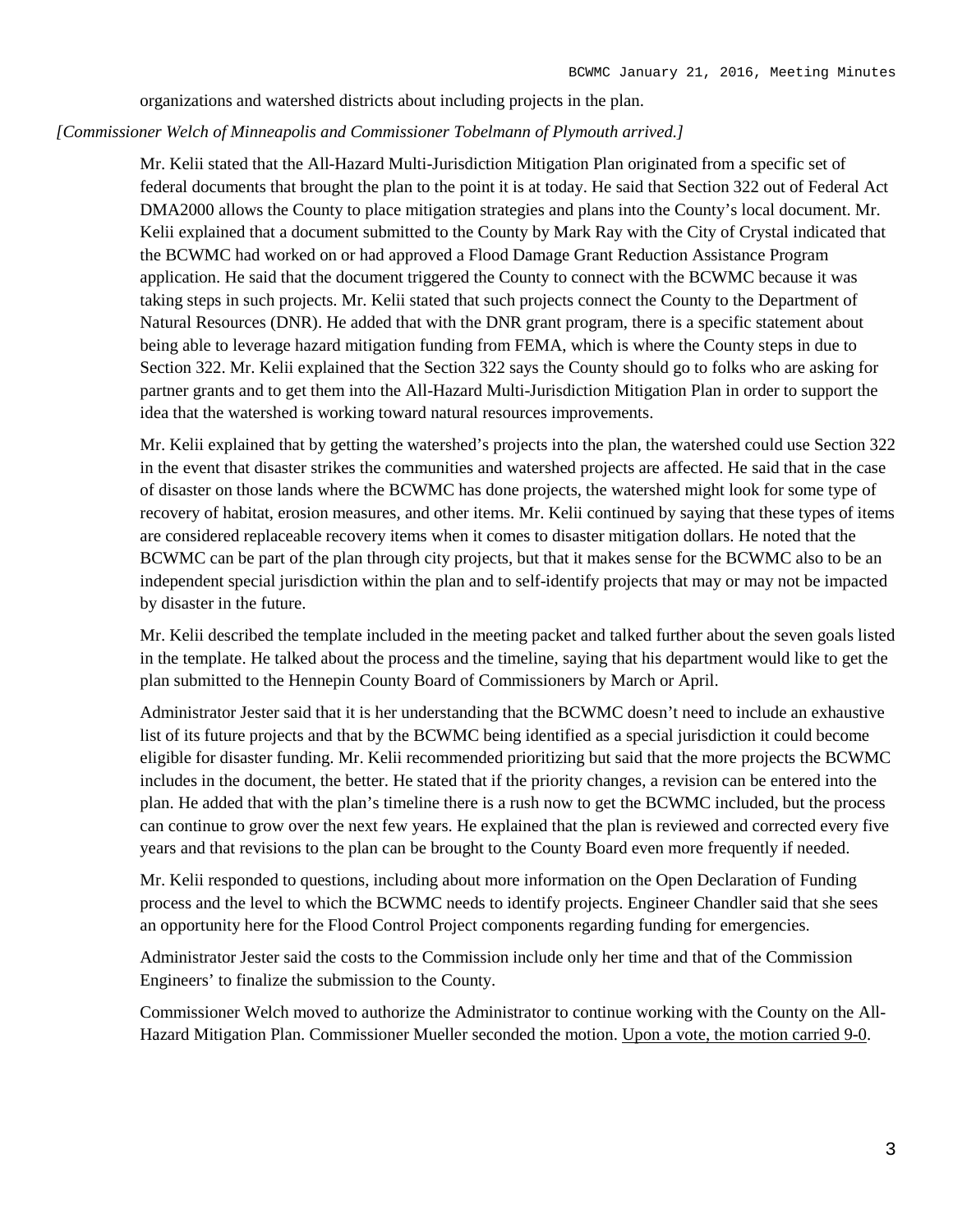# **A. Blue Line LRT Process for Wetland Conservation Act (WCA Decisions): Consider Approval of Blue Line LRT Wetland Boundaries and Types; Discuss Future WCA Decision Points Regarding Blue Line LRT Project**

Engineer Chandler stated that this agenda item deals with Wetland Conservation Act (WCA) decisions for the Blue Line Light Rail Transit (LRT) but also deals with future WCA decisions the Commission may need to make for different projects in the future. She said that the BCWMC is the Local Governmental Unit (LGU) responsible for administering the WCA in the cities of Robbinsdale, Medicine Lake, and St. Louis Park. She reported that the Blue Line LRT is going through Robbinsdale and the project also could be affecting wetlands in Minneapolis and Golden Valley. She explained that although the Commission is assisting with WCA administration for the Blue Line LRT in Minneapolis and Golden Valley, those cities retain their LGU authority. The BCWMC only needs to act on the Notice of Decision on behalf of the City of Robbinsdale.

Engineer Chandler said that she recommends approval of the Notice of Decision on the wetland delineation (boundaries and types) included in the meeting materials. She added that there will be future decisions that the Commission will need to make, such as a no-loss type of decision, requests for approval of sequencing, and a wetland replacement plan. Engineer Chandler told the Commission that it would be helpful to know if the Commission wishes to retain all of the decision-making authority for those decisions or if the Commission would like to delegate some of those decisions to staff. She said that for example with the decision in front of the Commission today, she believes that the Commission would be comfortable with Commission staff having the authority to make the decision along with having decision-making authority for no-loss and exemption and other highly technical decisions. Engineer Chandler said that for decisions regarding sequencing, replacement plans, and mitigation plans, the Commission may prefer to have the decision-making authority rather than delegating that to staff.

Commissioner Welch moved to approve the Notice of Decision for Blue Line LRT Wetland Boundaries and Types. Alternate Commissioner Scanlan seconded the motion. Commissioner Tobelmann asked for a brief explanation of the process for determining the wetland boundaries. Engineer Chandler and Chair de Lambert provided that information. Upon a vote, the motion carried 9-0.

There was discussion about the WCA decision process and the process timeline. Commissioner Welch commented that he is comfortable with the decision process as laid out by Engineer Chandler and asked that the Commission also authorize the Administrator to extend the BCWMC's review time on these decisions as needed as provided for under MN Statute 1599. Administrator Jester clarified that the Commission would like staff to have authority for technical decisions such as wetland boundaries and types, no-loss, and exemption decisions and the Commission will retain authority for decisions on sequencing, replacement plans, and banking plans. Commissioner Welch said yes, and additionally that the Commission should extend the authority to the Administrator to extend the BCWMC's review time.

Engineer Chandler replied that staff will come back to the Commission with a resolution reflecting the decision-making authorizations as discussed. Commissioner Welch asked staff to include the Notice of Decisions in which the BCWMC is the LGU in the electronic monthly communications to the Commission.

Attorney Gilchrist agreed with Commissioner Welch's comment about Statute 1599 and pointed out that the rule that allows delegation of decision-making authority specifically says that regarding final decisions made by staff, the local government must establish a local appeals process. Attorney Gilchrist provided more information on this and recommended that the resolution includes a line to address that process. Administrator Jester said that staff will bring the resolution to the Commission's next meeting.

Commissioner Welch asked about information provided in the table in the delineation information in the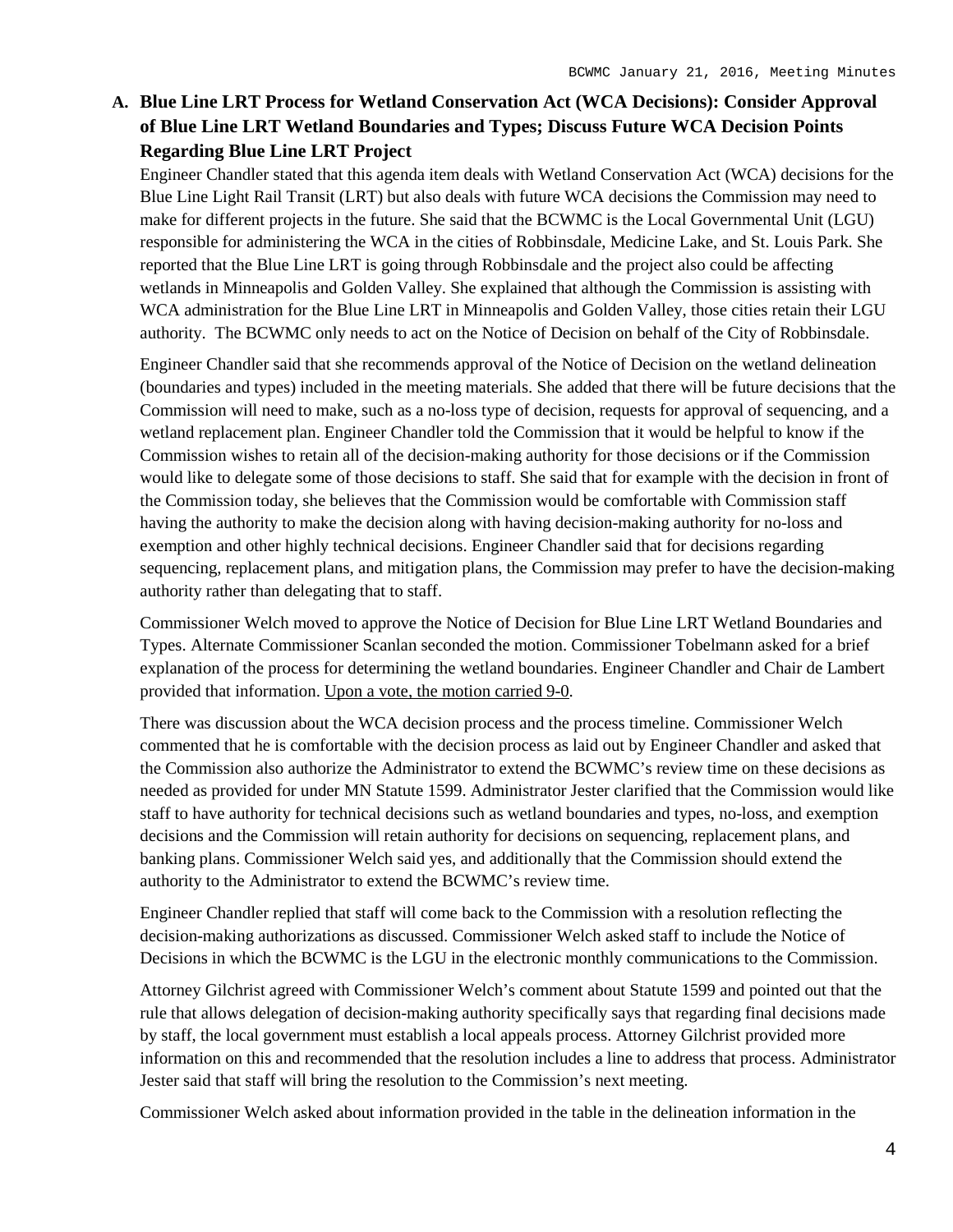meeting packet. He said that the table seems to indicate that there are about a dozen good quality wetlands and if some of these are along the Blue Line LRT corridor, it would be good to know. Engineer Chandler said that she can find out more information about those wetlands.

# **B. Consider Approval of Agreement with Metropolitan Council for Reimbursement of Commission Tasks Related to Southwest LRT**

Administrator Jester reminded the Commission that last year it entered into an agreement with the Metropolitan Council regarding tasks that the Commission Engineer was performing regarding the Blue Line LRT such as WCA tasks, reviews, and discussions on storm water impacts.

Administrator Jester explained that the Metropolitan Council's Southwest LRT is requesting a connection to the Bassett Creek Tunnel, which requires modeling to determine impacts. She stated that between August and December 2015 the BCWMC has spent \$12,000 for the Commission Engineer's time on these technical issues. She reported that she talked with staff at the Metropolitan Council's Southwest LRT and requested that the Metropolitan Council Southwest LRT reimburse the BCWMC for 50% of the \$12,000 already spent, 50% of modeling costs going forward, and actual costs of project review in the future. Administrator Jester added that the City of Minneapolis will be paying the other 50% of the modeling costs regarding the tunnel connection.

Administrator Jester announced that the agreement in front of the Commission today is not the final agreement due to further review at the Metropolitan Council. She asked the Commission to authorize the Chair to execute an agreement with review by Legal Counsel, herself, and the Chair when the agreement becomes available.

Alternate Commission Scanlan moved to authorize the Chair to execute the agreement with the Metropolitan Council as explained by Administrator Jester. Commissioner Hoschka seconded the motion. In response to a question from Commissioner Welch, Administrator Jester assured the Commission that the Southwest LRT design plans would be reviewed against the Commission's development standards. Upon a vote, the motion carried 9-0.

# **D. Receive Update on New BCWMC Website: Approval of Contract with HDR for Website Maintenance and Facilitating Website Hosting**

Administrator Jester shared feedback that she had received from the Commission about its redesigned website. She pointed out the scope of services from HDR in the meeting packet. She described the scope of services, which is for continuing technical maintenance of the website by HDR at a cost not-to-exceed \$4,420. She explained that the work would include HDR's facilitation of the web hosting service provided by Blue Host and technical work on an as-needed basis. Administrator Jester reminded the Commission that it has \$3,500 budgeted for website maintenance for 2016. Administrator Jester asked for Commission approval of the contract with HDR.

Administrator Jester talked about the promotion plan for communicating the launch of the BCWMC's new website. Some Commissioners had additional suggestions for promoting the site. She said that if anyone has further thoughts or ideas about the promotion plan to please share them with her. There was a brief discussion of the draft email communication and proposed distribution list. Commissioner Scanlan moved to approve the contract with HDR. Commissioner Welch seconded the motion. Upon a vote, the motion carried 9-0.

# **E. Consider Directing Staff to Submit Grant Application to Minnesota Conservation Corps on Behalf of Metro Blooms for Harrison Neighborhood Project**

Administrator Jester reminded the Commission that at last month's meeting, Becky Rice of Metro Blooms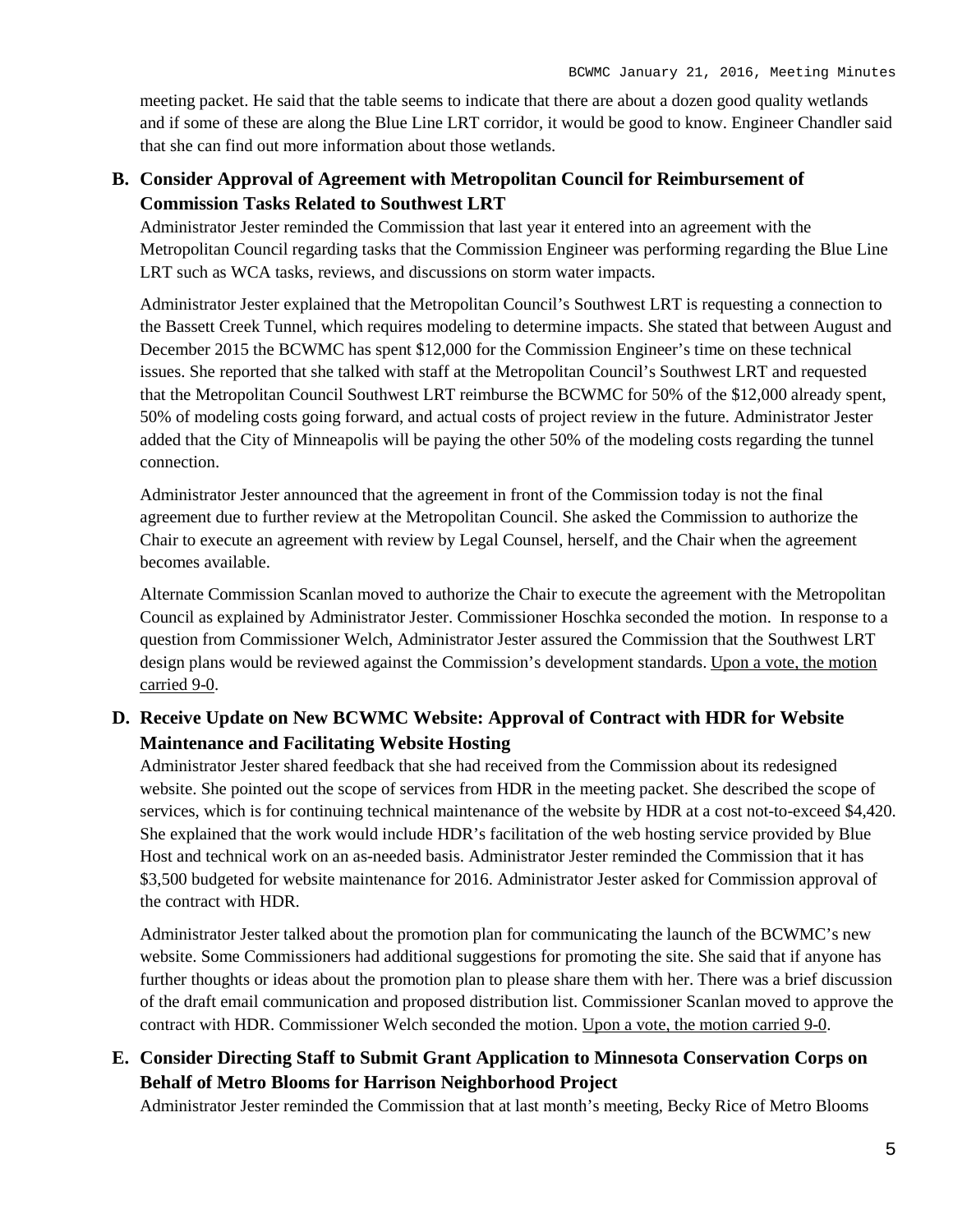presented information about a large project slated for the Harrison Neighborhood in Minneapolis. She said that the Commission took action to approve the BCWMC as the fiscal agent for a grant from the Metropolitan Council. Administrator Jester reported that the Metropolitan Council's grant application process is still in progress. She added that the YouthPrise grant application was submitted by Metro Blooms and is under review. Administrator Jester reported on another grant opportunity through the Conservation Corps of Minnesota. She noted that the grant is for work crew hours but cannot be awarded to non-profit organizations like Metro Blooms. She added that even though the application deadline has passed, typically there are hours left over after the completion of other projects and those hours become available to new applicants. She said that she is seeking approval to submit the completed grant application to the Conservation Corps of Minnesota on behalf of Metro Blooms. Alternate Commissioner Scanlan moved to approve the application submission to the Conservation Corps of Minnesota. Commissioner Elder seconded the motion. Upon a vote, the motion carried 9-0.

### **F. Receive Updates on Feasibility Studies for 2017 CIP Projects: Plymouth Creek Restoration Project and Main Stem Erosion Repair Project**

Administrator Jester reported that for the draft feasibility study for the Plymouth Creek Restoration Project is being reviewed by City of Plymouth staff. She said that she and two Barr Engineering staff members will meet with City staff next week to review the draft study and get the City's feedback. She noted that the draft feasibility study likely will be presented to the Commission at its February meeting.

Administrator Jester stated that the feasibility study for the Main Stem Erosion Repair Project also is coming along. She reported that Commission Engineer Weiss met with the landowner of the Fruen Mill site and the landowner is very supportive of the project and has redevelopment of the site slated for 2017. Administrator Jester noted that the Commission Engineer put together a right-of-entry agreement and Administrator Jester will be contacting the other landowners to request rights-of-entry to perform soil analysis for the project's Phase II environmental assessment. She also reported that the concept designs and some of the cost estimates are in the process of being drafted.

#### **6. COMMUNICATIONS**

#### **A. Administrator:**

- **i.** Administrator Jester pointed out that the Administrator's Report is in the meeting packet. She highlighted the nice map created by Eric Eckman showing the 2015 Bassett Creek Restoration Project Improvement Locations.
- **ii.** Administrator Jester announced that Commissioners and Alternate Commissioners will be contacted by the Campaign Finance Committee to fill out the annual paperwork.
- **iii.** Administrator Jester reminded the Commission that February 1 starts the Commission's new year and at the Commission's February meeting it will be appointing officers and committee members. She explained that the Commission will have a new committee this year, the Aquatic Plant Management and Aquatic Invasive Species Committee with the charge of helping the Commission determine its role in those areas.

#### **B. Chair:**

**i.** Chair de Lambert announced that he will not be attending the February meeting so Vice Chair Mueller will run the meeting. He also said that he was willing to remain Commission Chair.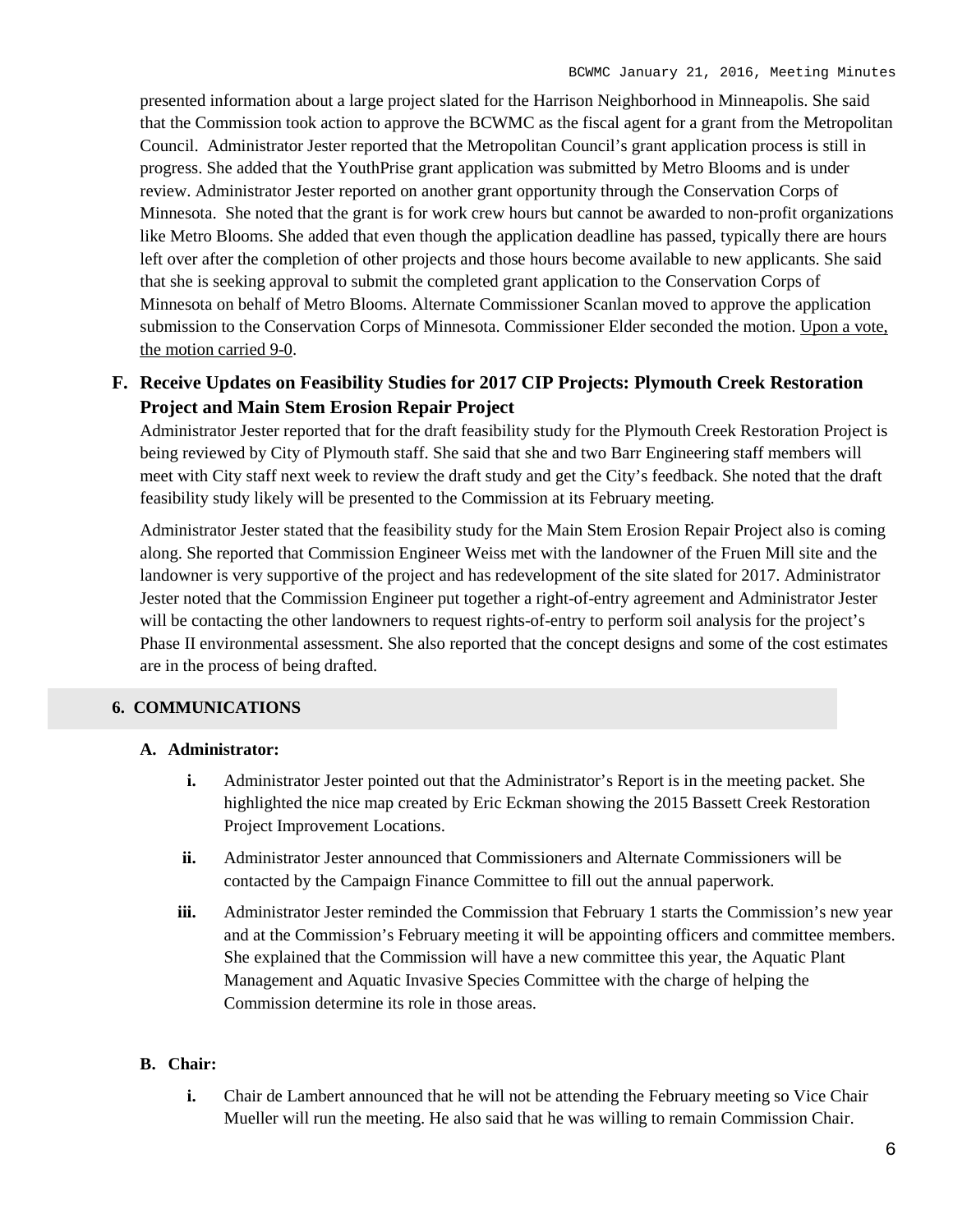#### **C. Commissioners:**

**i.** Commissioner McDonald Black said that when she looked over today's meeting agenda, she was amazed at how proactive it is. She said she appreciates what a great job Administrator Jester and Engineer Chandler are doing. She thanked them for their leadership and proactive work.

#### **D. TAC Members:**

- **i.** Erick Francis reported that the TAC met on January  $7<sup>th</sup>$  to continue developing draft policies for the responsibilities and funding options for long term maintenance of the Flood Control Project. He said that the TAC will continue to discuss this at its February 5 and March 3 meetings.
- **E. Committees:** No Committee Communications
- **F. Legal Counsel:** Legal Counsel Gilchrist reported that former Commission attorney, Charlie LeFevere is sick and in the hospital. He noted Charlie has a Caring Bridge website.

#### **G. Engineer:**

**i.** Engineer Chandler reported that staff followed up on the concern raised last month by Commissioner Welch regarding possible contamination issues from infiltration practices in the Harrison Neighborhood. She stated that there is no action today for the Commission but recommended a canvassing of publically available information such as groundwater studies to see if there are potential problem areas. Engineer Chandler said the canvassing could be completed in a week at a cost of the low thousands of dollars if Metro Blooms is interested in pursuing this action. Engineer Chandler said that this recommendation has been provided to Metro Blooms. Commissioner Welch requested a copy of the email to Administrator Jester. Administrator Jester added that the Commission could consider providing this work as in-kind services to the Metro Blooms project in the Harrison Neighborhood.

# **7. INFORMATION ONLY (Available at http://www.bassettcreekwmo.org/Meetings/2016/2016- January/2016JanuaryMeetingPacket.htm)**

- A. CIP Project Update Chart
- B. Grant Tracking Summary and Spreadsheet
- C. Star Tribune Article: Possible Daylighting Old Bassett Creek Tunnel: [http://www.startribune.com/downtown-minneapolis-park-ideas-bubbling-in-planning-for-next-25](http://www.startribune.com/downtown-minneapolis-park-ideas-bubbling-in-planning-for-next-25-years/361249421/) [years/361249421/](http://www.startribune.com/downtown-minneapolis-park-ideas-bubbling-in-planning-for-next-25-years/361249421/)

### **8. ADJOURNMENT**

Chair de Lambert adjourned the meeting at 10:22 a.m.